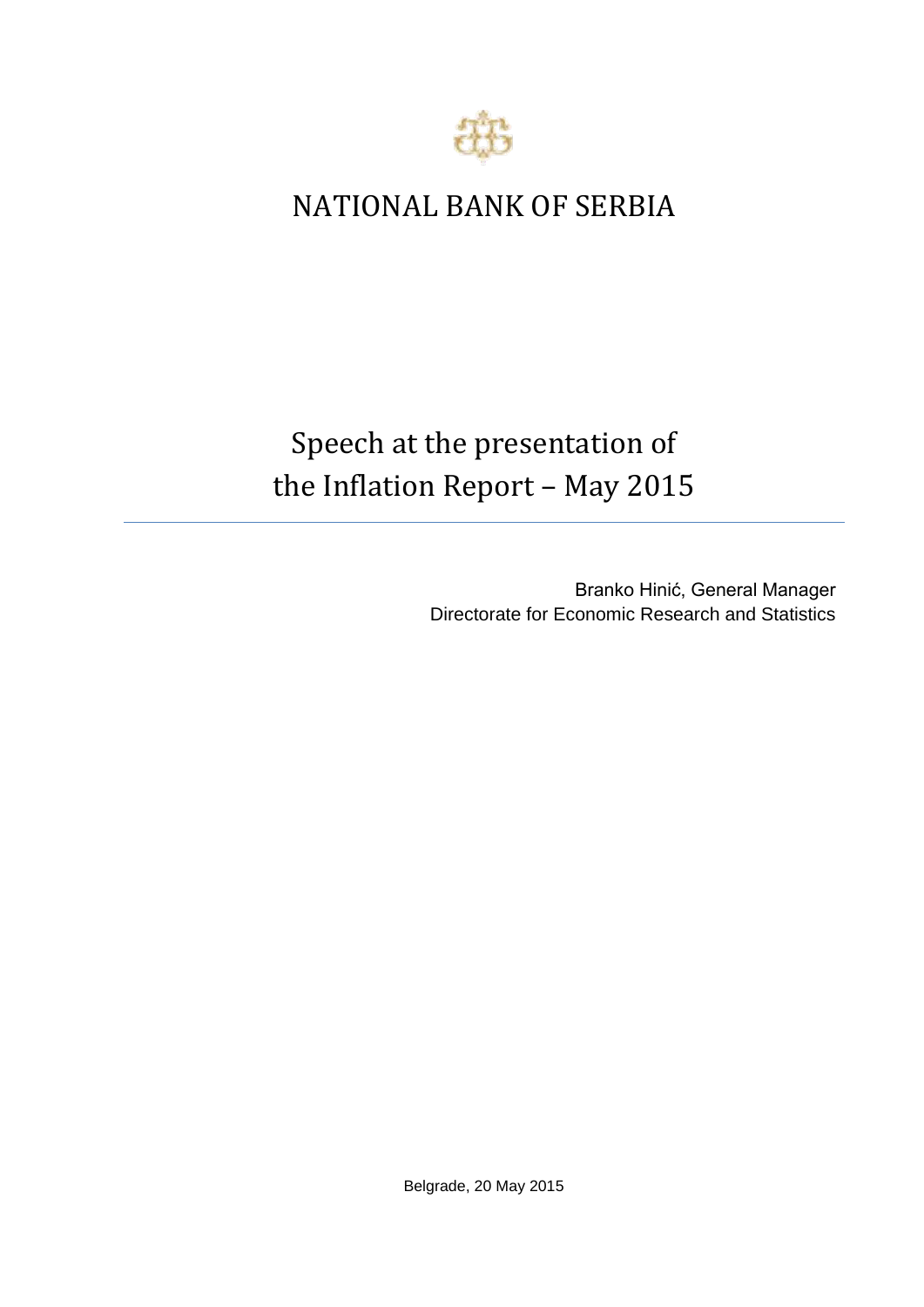*Ladies and gentlemen, esteemed members of the press and fellow economists,*

Welcome to the presentation of the May *Inflation Report*, where we will set out our views of the current and expected economic developments and explain the decisions the National Bank of Serbia has taken since we last met in February.

Currently, inflation is undershooting the target. However, after touching its minimum level in January, inflation has been rising steadily since February and is expected to return within the target tolerance band in the second half of the year. The new inflation projection is slightly lower than the one published in the February *Inflation Report,* chiefly due to the expectation of weaker growth in administered prices.

In contrast to the February projection of a slight decline in economic activity this year, economic activity is now expected to stagnate. The projection for 2015 has been revised up owing to a somewhat faster recovery of the euro area, our key trade partner, and a smaller-than-expected decline in final consumption, supported by lower oil prices. GDP growth projection for 2016 has been kept unchanged at 1.5%.

Fiscal performance in the first quarter of this year was quite satisfactory. Consolidated fiscal deficit amounted to 2.4% of estimated GDP, and assuming further consistent implementation of fiscal consolidation measures, it is likely to stay below the level envisaged by the Fiscal Strategy for this year – 5.9% of GDP. We expect not only a reduction in internal, but also in external imbalances. According to our estimates, the current account deficit will narrow to 4.2% of GDP this year (from 6.0% of GDP last year) thanks to the recovery of our main foreign trade partners, lower prices of oil and revitalisation of energy and mining sectors.

We proceeded with monetary policy relaxation, hence contributing to economic recovery in an environment of reduced fiscal accommodation. Guided by the assessment that there will be no major inflationary pressures in the coming period, and bearing in mind the recently concluded arrangement with the IMF and buoyant liquidity in the international financial market, we decided to cut the key policy rate to its lowest level since the introduction of the inflation targeting regime.

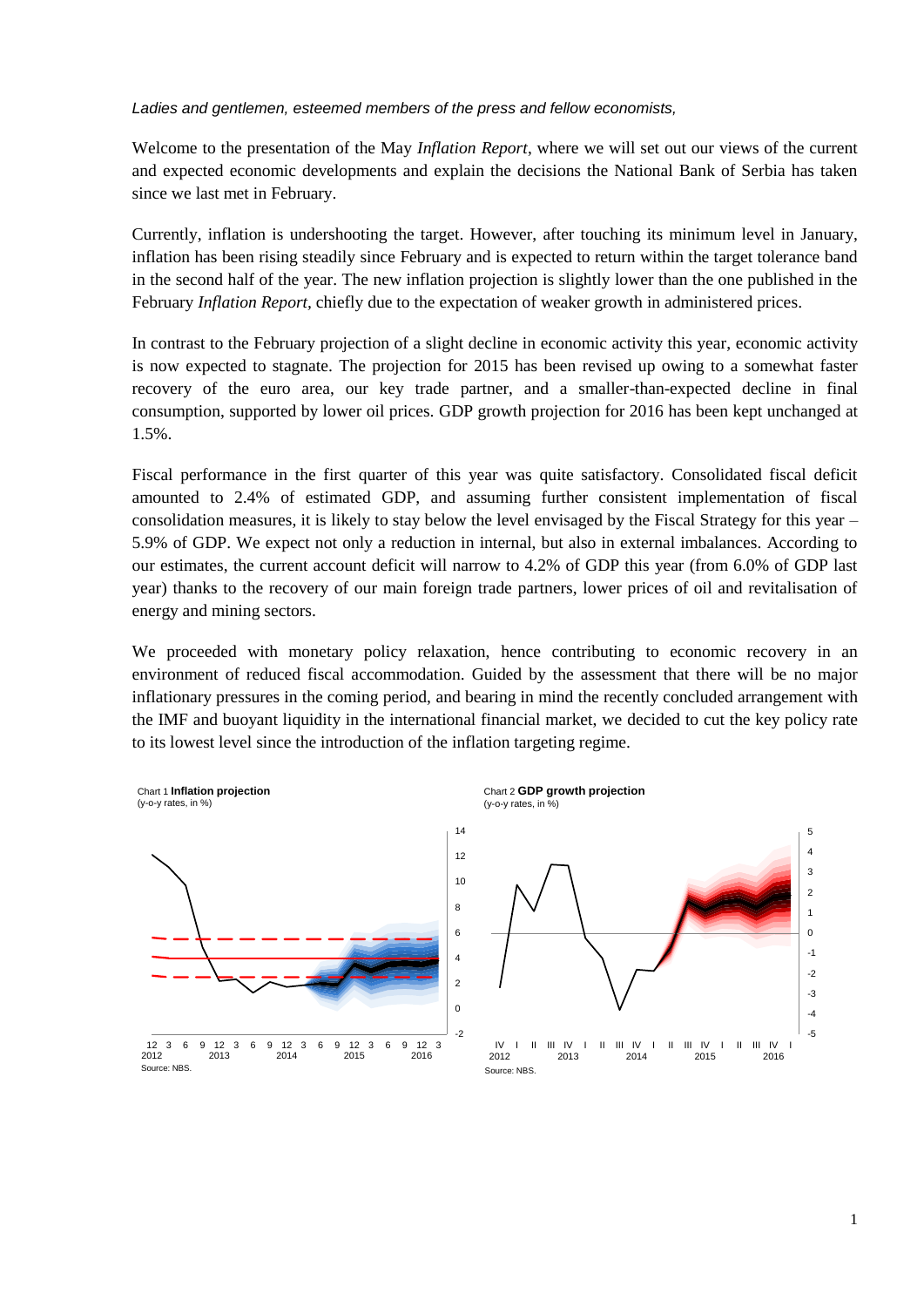In the period under review, the international environment was plagued by uncertainties over several key issues: the effects of the ECB's quantitative easing on the economy, the start of the Fed's policy rate increases and the outlook for oil prices.

In early March, the ECB started buying government securities issued by member states. The initial results of the new monetary policy measures appear to be encouraging – real interest rates are going down and the euro is weakening, which together with low oil prices serves as a catalyst to the economy. The expected effects of the ECB's measures and positive movements of economic indicators in the first quarter have led to an upward revision of the euro area's GDP growth. According to the IMF and Consensus Forecast, the euro area economy is set to grow 1.5% in 2015.

The recovery of the euro area has started spreading to the region of Central and East Europe. The ECB's quantitative easing and low oil prices have opened up the room for regional central banks to ease their monetary policies further. This, along with the necessary structural adjustment, should help the countries of the region improve their competitiveness in the global market and step up economic growth, despite persistent geopolitical tensions.



By contrast to the ECB and other central banks, the Fed is preparing to initiate a cycle of interest rate increases. In its March meeting the Fed suggested it could start increasing the policy rate in summer, but then failed to make any specific announcements in the April meeting about when this was likely, as the readings from the labour market and the economy turned out to be less favourable. Analysts estimate that the Fed's first policy rate increase could take place in the third quarter, while interest rate futures indicate that the Fed will wait until December.

After plummeting to their lowest level since early 2009, global oil prices began to rise, remaining however significantly below the levels recorded in the past. As the main factors behind low oil prices are more on the supply than on the demand side, these prices are expected to give a positive contribution to global economic growth. As stated in February, a positive impact on the foreign trade balance and economic activity of Serbia may be expected if oil prices stay entrenched at low levels over an extended period of time. This is also one of the reasons for the upward revision of our GDP growth projection for this year.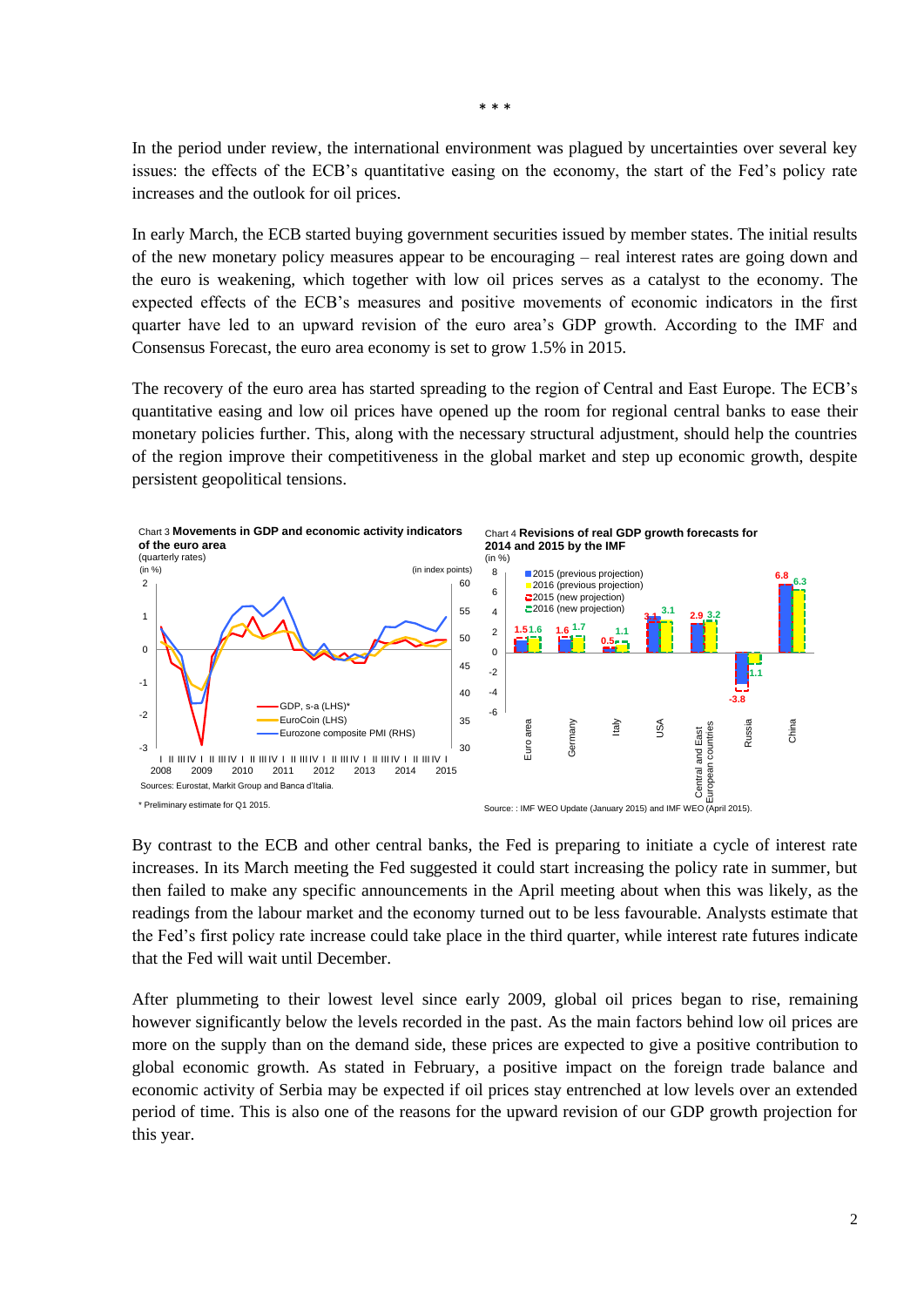

Chart 6 **Movements in exchange rates of national currencies against the dollar\***



Serbia's risk premium, measured by the Emerging Markets Bond Index, currently stands at 267 basis points. Its decline from the beginning of the year is attributable primarily to the agreement with the IMF and implementation of fiscal consolidation, as well as to the affirmation of the country's credit rating. It should be noted, however, that changes in the Emerging Markets Bond Index, were also due to the volatility in yields on the ten-year US Treasury note caused by uncertainties over the start of the Fed's interest rate increases.



Ample liquidity in the international financial market and low and in an increasing number of cases negative yields on government securities of advanced economies have helped re-channel capital flows towards emerging markets, ours included. An important stimulus in this respect came from fiscal adjustment and the conclusion of the arrangement with the IMF. This is evidenced by the high nonresidents' investment in dinar government securities in February and March, which fed through into stronger demand for the dinar. An additional boost to appreciation pressures on the dinar came from the reduction in energy importers' demand for foreign exchange, relatively low deficit on the balance of goods and services and comparatively high net purchase of foreign cash from exchange offices in March.

To ease excessive short-term volatility of the exchange rate, without seeking to influence the exchange rate trend, the National Bank of Serbia intervened in the interbank foreign exchange market by both selling and buying foreign exchange. After selling EUR 90 million in January, the National Bank of Serbia intervened mainly on the purchase side (EUR 400 million) and much less on the sale side (EUR 30 million).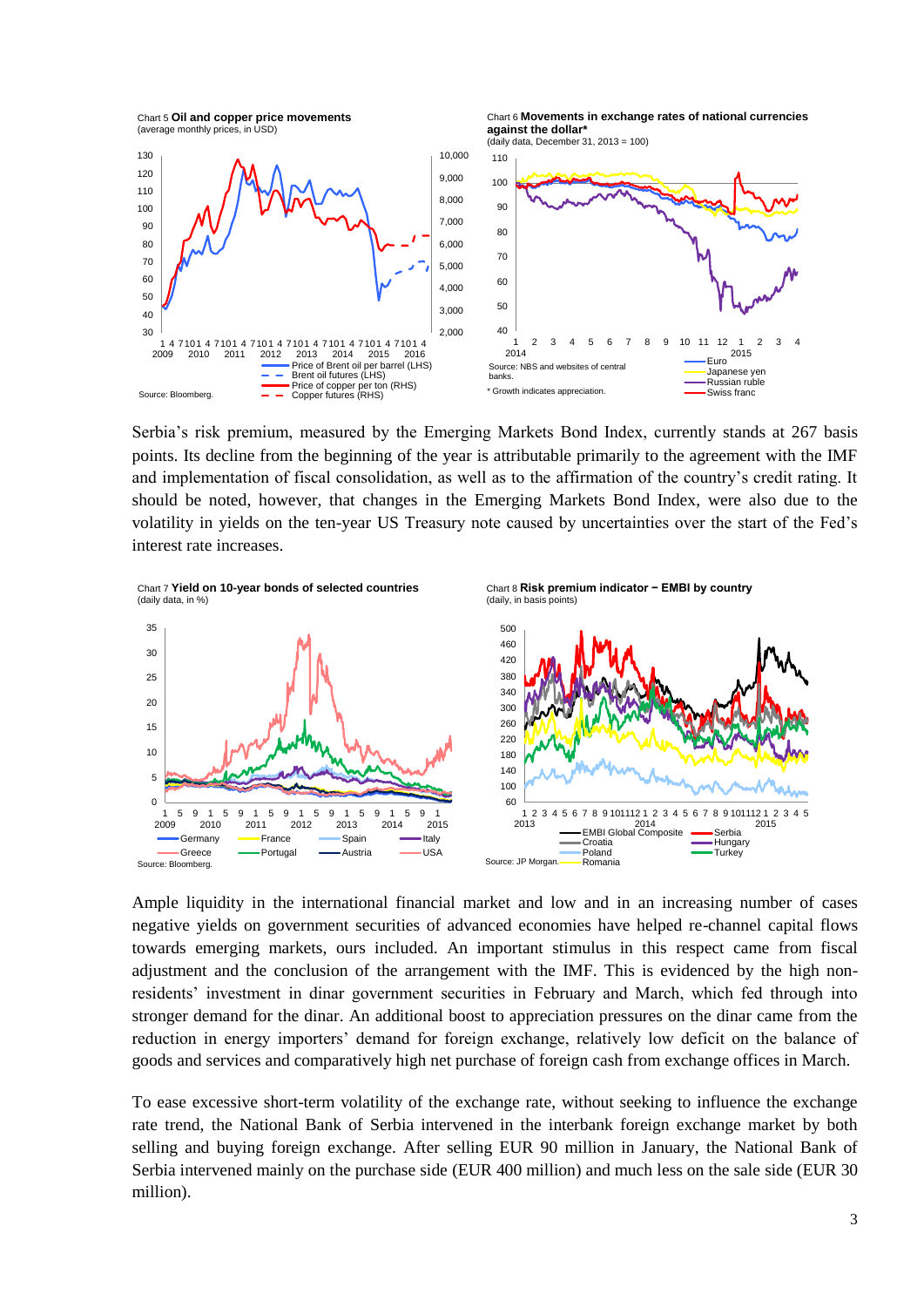

Chart 10 **Movements in exchange rates of national currencies against the euro\*** (daily data, January 2, 2013 = 100)



The recovery in manufacturing and continued rehabilitation of the mining-energy complex, driven by the rising external demand, counterbalanced the negative trends in the service sectors in the first quarter. As a result, GDP stayed unchanged relative to the previous quarter. Promisingly, recovery was recorded for a larger number of export-oriented sectors, laying a sound foundation for growth in the coming quarters. As estimated by the Statistical Office, GDP fell by 1.9% in the first quarter relative to the same period last year. Still, manufacturing experienced positive trends and its physical volume entered a year-on-year rise, following three consecutive quarters of decline.

\* \* \*



Owing to faster recovery of the euro area and lower oil prices, the growth in net exports is likely to be somewhat stronger this year and the fall in household consumption softer than expected earlier. We have therefore revised upward the GDP projection for 2015, expecting economic stagnation instead of a moderate decline. On the expenditure side, a positive contribution is likely from net exports and to a lesser extent from private investment, whereas final household and government consumption will provide a negative contribution. On the production side, the contribution of industrial production is likely to be positive and higher than expected owing to manufacturing. An impetus is also likely to come from the recovery of production in the mining and energy sectors after the damage to their capacities caused by last year's floods. In contrast, dampened final consumption will negatively affect the activity of service sectors, which will probably be the main negative contributor to GDP growth. A negative contribution is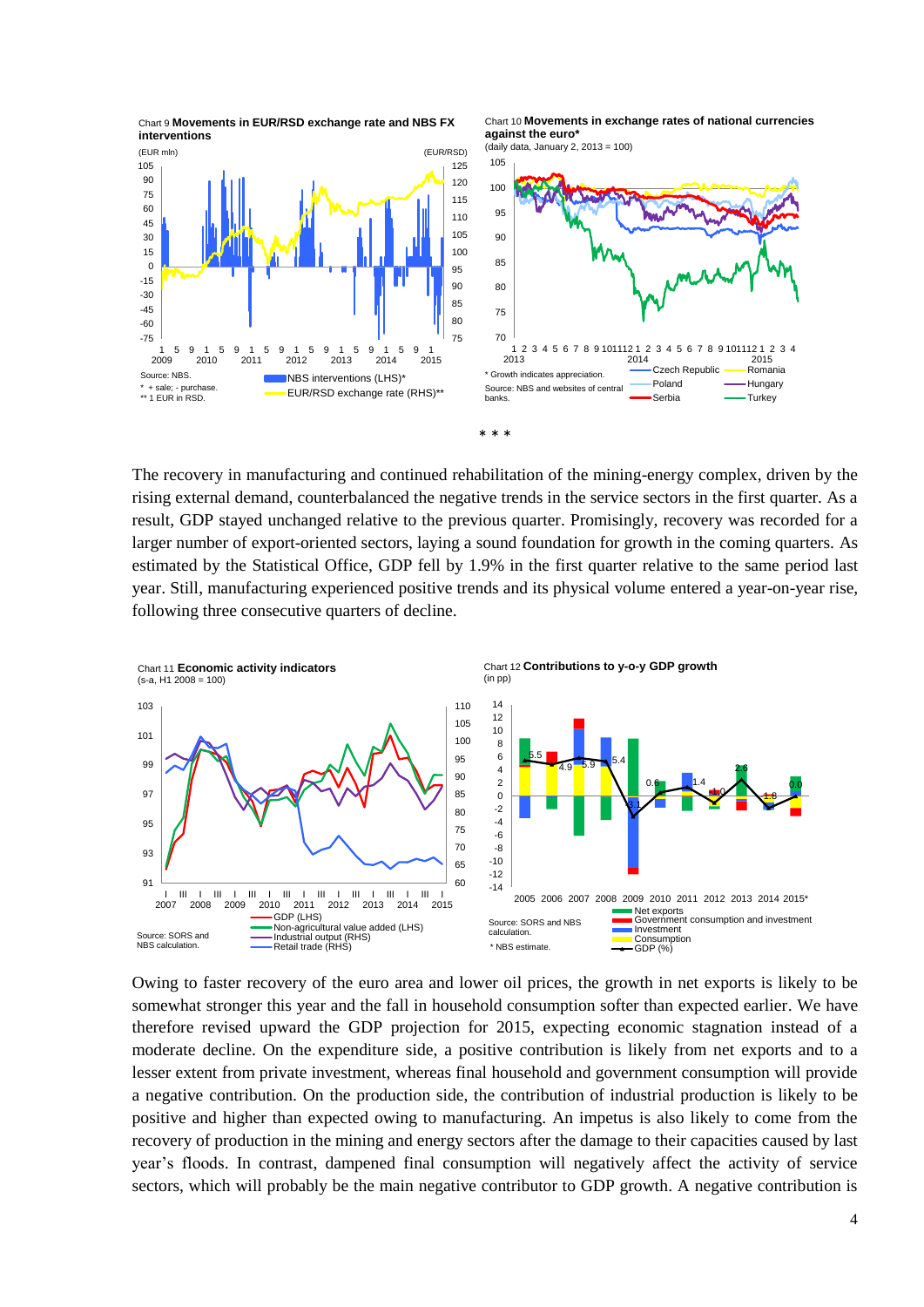also likely from agricultural production given the high last year's base when agricultural performance was very good.

Uncertainties surrounding the GDP projection concern primarily the speed of economic recovery of the euro area and the pace of fiscal consolidation and structural reforms at home, but also this year's agricultural performance. The projection does not include potential positive effects associated with the Smederevo steel plant.

\* \* \*

Consistent with expectations expressed in the February *Inflation Report*, year-on-year inflation continued to move below the lower bound of the target tolerance band in the first quarter. After falling to a 0.1% low in January, inflation began to rise in February towards the target. It touched 1.8% in April. Low inflation rates are a result of the interplay of several factors – muted aggregate demand, low inflation in the international environment, low prices of primary commodities, notably oil, and the absence of the expected administered price adjustment.



## *Under our central projection, year-on-year inflation will return within the target tolerance band (4.0±1.5%) in the second half of the year and stay within the band until the end of the projection horizon.*

The expected growth in inflation over the coming period will be led by a rise in only a few CPI items (cigarettes, petroleum products and electricity), which contributed significantly to the undershooting of the inflation target band in the past year, but also by the effects of low last year's base. The risks to the projected inflation path relate to developments in the international environment, including prices of primary commodities, and to the movement of administered prices at home. To a certain degree, the risks are also associated with the outcome of this year's agricultural season.

\* \* \*